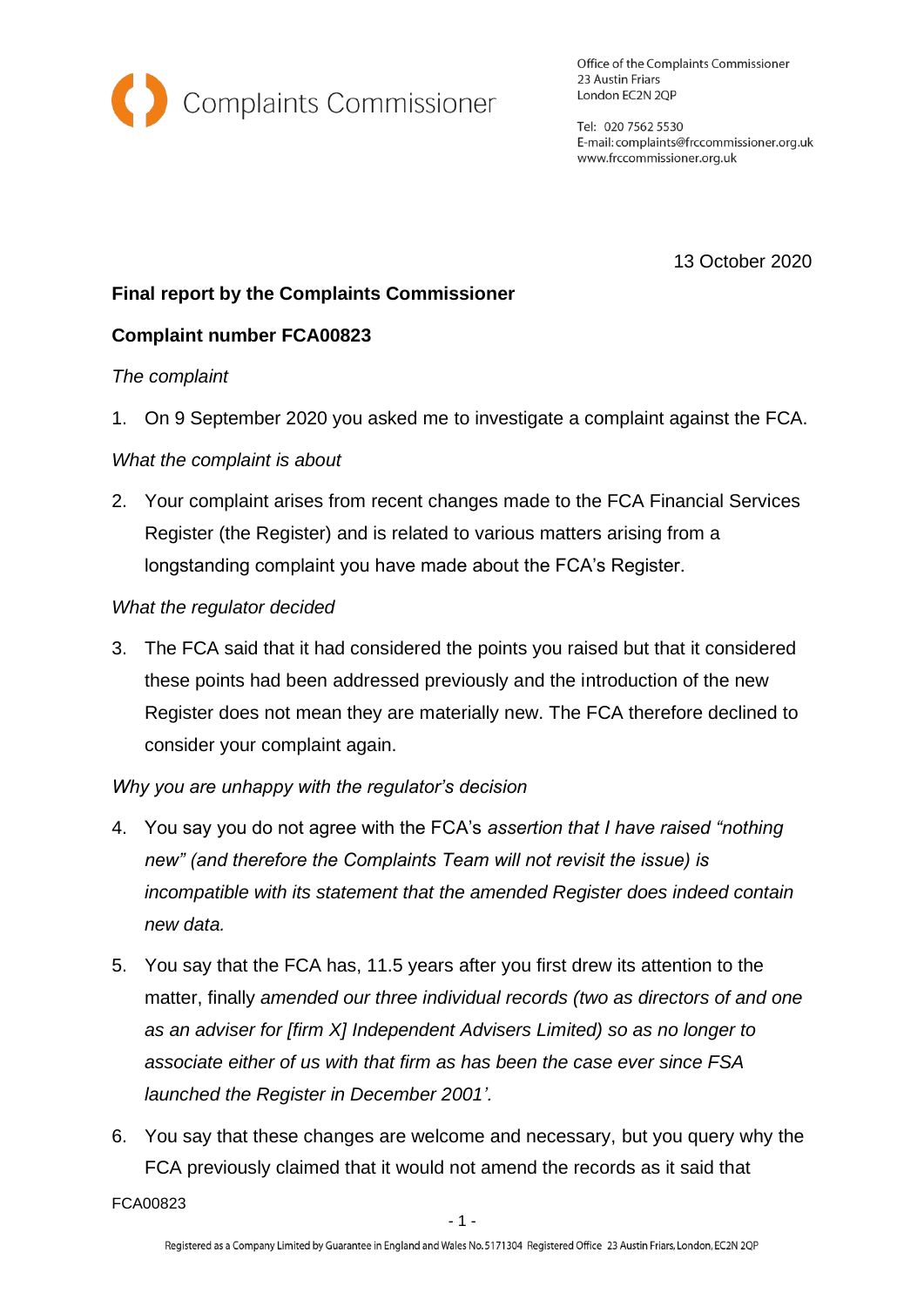*although these records were "misleading", unfair" and "unclear" (FSA's own words), they were at the same time "legally and factually correct"*.

*7.* Your view is that since the FCA has now made these changes, *one might be forgiven for assuming either that the original records as published*

*a. are now no longer "legally and factually correct" or*

*b. never were "legally and factually correct" in the first place.*

*If a), the law governing them would have had materially to change – which it has not; if b), the records should and indeed could have been displayed as they are now right from the outset and, had they been so, there would have been no problem or cause for complaint.*

## *My analysis*

- 8. The recent changes to the FCA register have affected the way information is displayed about your and your wife's individual records and firm X, which has been the subject of the issues raised in your substantive complaint on three previous occasions. The first report was issued by my predecessor in 2009 (the 2009 report). My report, under reference FCA00190, was published in February 2017 (my 2017 report). My third report, under reference FCA00437 was issued in 2018 (my 2018 report).
- 9. Your current complaint makes it clear that the changes to the Register you describe in 5 above are not the subject of your current complaint, although you have pointed out to me that the FCA did not notify you of these changes and you saw them randomly. In fact, it appears you consider the changes a step in the right direction in amending the Register in the way you require.
- 10. The focus of your complaint is to determine why these changes were not made sooner.
- 11. This matter has been already been extensively considered and addressed in the 2009 report, the 2017 report and the 2018 report. I appreciate that the historic representation of the data remains of concern to you, and I have previously expressed my sympathy for the situation you found yourself in. However, I agree with the FCA that the points you raise are not materially new, despite the introduction of the new Register. Therefore I agree with the FCA's decision not to